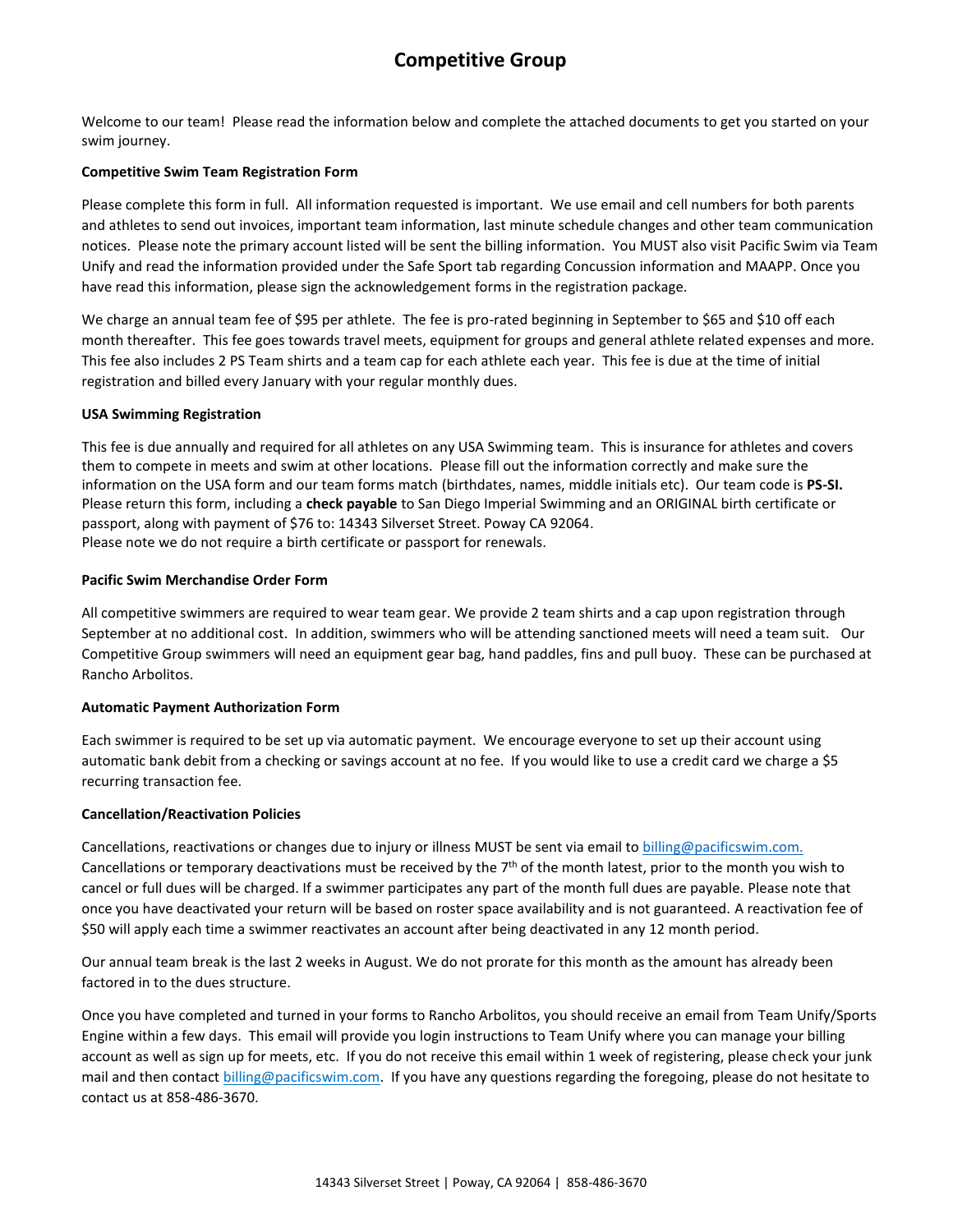

### **Competitive Registration**

| <b>Athlete Information</b>                                                                                                                                                                                                                                                                        |              |            |                               |                 |                           |                         |                                                |                |                                                                                                                 |
|---------------------------------------------------------------------------------------------------------------------------------------------------------------------------------------------------------------------------------------------------------------------------------------------------|--------------|------------|-------------------------------|-----------------|---------------------------|-------------------------|------------------------------------------------|----------------|-----------------------------------------------------------------------------------------------------------------|
| Legal First Name<br><b>Preferred Name</b>                                                                                                                                                                                                                                                         |              |            | Legal Last Name               |                 |                           |                         | <b>Mid Initial</b><br>(must list if available) | M F<br>Gender  | Date of Birth                                                                                                   |
|                                                                                                                                                                                                                                                                                                   |              |            | Swimmer Email (if applicable) |                 |                           |                         | Swimmer Mobile # (if applicable)               |                |                                                                                                                 |
|                                                                                                                                                                                                                                                                                                   |              |            |                               |                 |                           |                         |                                                |                |                                                                                                                 |
| Group:                                                                                                                                                                                                                                                                                            | (Circle One) | <b>Red</b> | <b>Blue</b>                   | <b>Bronze 1</b> | <b>Bronze Comp</b>        |                         | <b>Senior</b>                                  |                |                                                                                                                 |
|                                                                                                                                                                                                                                                                                                   |              |            |                               |                 |                           |                         |                                                |                |                                                                                                                 |
| Parent(s) or Legal Guardian:                                                                                                                                                                                                                                                                      |              |            |                               |                 |                           |                         |                                                |                |                                                                                                                 |
|                                                                                                                                                                                                                                                                                                   |              |            |                               |                 |                           |                         |                                                |                |                                                                                                                 |
|                                                                                                                                                                                                                                                                                                   |              |            |                               |                 | City: <b>City: City:</b>  |                         |                                                |                |                                                                                                                 |
|                                                                                                                                                                                                                                                                                                   |              |            |                               |                 |                           |                         |                                                | State_________ | Zip and the second state of the second state of the second state of the second state of the second state of the |
|                                                                                                                                                                                                                                                                                                   |              |            |                               |                 |                           |                         |                                                |                |                                                                                                                 |
| Mobile Number (Primary)                                                                                                                                                                                                                                                                           |              |            | Mobile Number (Secondary)     |                 |                           | <b>Wireless Carrier</b> |                                                |                |                                                                                                                 |
| Email Address (Primary)                                                                                                                                                                                                                                                                           |              |            |                               |                 | Email Address (Secondary) |                         |                                                |                |                                                                                                                 |
|                                                                                                                                                                                                                                                                                                   |              |            |                               |                 |                           |                         |                                                |                |                                                                                                                 |
| <b>Release of Liability:</b>                                                                                                                                                                                                                                                                      |              |            |                               |                 |                           |                         |                                                |                |                                                                                                                 |
| In consideration of the acceptance of this registration, we, the undersigned swimmer, parent and/or guardian, intending to be legally bound, do<br>hereby waive, release and forever discharge any and all rights and claims for damages which we or any of us may hereafter have against Pacific |              |            |                               |                 |                           |                         |                                                |                |                                                                                                                 |
| Swim, Inc., Rancho Arbolitos Swim & Tennis, LLC, its representatives, and its coaches for any and all damages which may be sustained and/or                                                                                                                                                       |              |            |                               |                 |                           |                         |                                                |                |                                                                                                                 |
| suffered by me or my children in connection with participating in the swim program or use of facilities. By signing this form, I acknowledge I have                                                                                                                                               |              |            |                               |                 |                           |                         |                                                |                |                                                                                                                 |
| read and understand the information regarding Concussion Information and Minor Athlete Abuse Prevention Policy and have relayed this<br>information to family/participant(s).                                                                                                                     |              |            |                               |                 |                           |                         |                                                |                |                                                                                                                 |

#### **Billing Policy:**

I understand that there is a \$95 annual team fee due at the time of registration from January through August. Beginning September, fees are prorated to \$65 and \$10 off each month thereafter.

Cancellations, reactivations or changes due to injury or illness MUST be sent via email to [billing@pacificswim.](mailto:Alex@pacificswim.com)com by the 7<sup>th</sup> of the month prior to the month you are deactivating or full dues are payable. Any swimmer beginning or rejoining before the 7<sup>th</sup> of the month will be charged full dues, otherwise weekly prorated amounts apply. If a swimmer is deactivating and swims any day of the month you are responsible for the full month dues. If a swimmer pauses or deactivates and then reactivates their account, a \$50 reactivation fee will apply. Our annual team break is in August. We do not pro-rate for this month as the amount has already been factored into the monthly fee schedule.

□ By marking the preceding box, I **DO NOT** agree that Pacific Swim may publish picture(s) of the athletes listed above to its website.

#### **I agree that I have read, understand and accept all the above statements.**

Signature of Parent or Legal Guardian Today's date

\_\_\_\_\_\_\_\_\_\_\_\_\_\_\_\_\_\_\_\_\_\_\_\_\_\_\_\_\_\_\_\_\_\_\_\_\_\_\_\_\_\_\_\_\_\_\_\_\_\_\_\_\_\_\_\_\_\_\_\_\_\_ \_\_\_\_\_\_\_\_\_\_\_\_\_\_\_\_\_\_\_\_\_\_\_\_\_\_\_\_\_\_\_\_

#### **FOR OFFICE USE ONLY**

| Received By           | Date Received | Amount of Initial Payment | check / debit / cash / credit/ TU<br>Circle payment type | <b>Billing Start Date</b> |
|-----------------------|---------------|---------------------------|----------------------------------------------------------|---------------------------|
| Special Notes:        |               |                           |                                                          |                           |
| Entered In Team Unify |               | Date:                     | Sent Login Email                                         | Date:                     |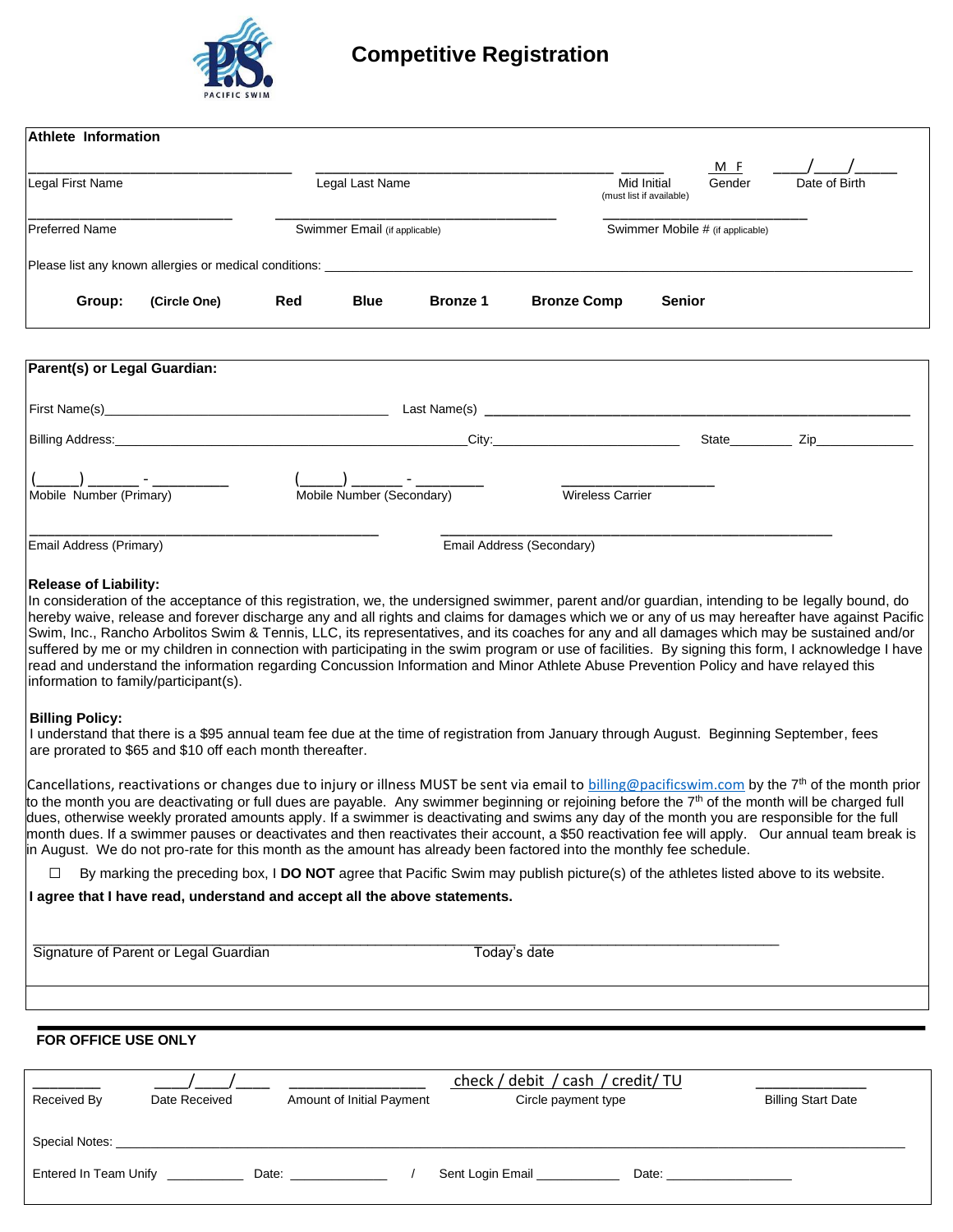## **Pacific Swim**

### **Automatic Payment Authorization**

Please choose from the following two payment options for payment of monthly swim dues and associated fees (swim meets, annual registration fee, etc).

| <b>ACH/ Bank Debit</b>                               |                                                                                                                                                         |
|------------------------------------------------------|---------------------------------------------------------------------------------------------------------------------------------------------------------|
| Name as appears on Account                           | Checking / Savings<br>Account Type                                                                                                                      |
| <b>Bank Institution Name</b>                         | Auto Debited 1 <sup>st</sup> of each month                                                                                                              |
|                                                      | Routing #: ___ ___ ___ ___ ___ ___ ___ ___ ___                                                                                                          |
| with the same information that I have written above. | My signature below authorizes Pacific Swim Team, Inc to deduct the appropriate amount from my account each month. <i>I have attached a voided check</i> |
| Signature of Account Holder                          | Date                                                                                                                                                    |
|                                                      |                                                                                                                                                         |
| <b>Credit Card</b>                                   |                                                                                                                                                         |
|                                                      | <b>VISA</b><br>1st of each month<br>Mastercard<br><b>Discover</b>                                                                                       |

| Name as it appears on Credit Card                                                                      | Type of Credit Card (circle one) | Auto Debit   |     |
|--------------------------------------------------------------------------------------------------------|----------------------------------|--------------|-----|
| <b>Billing Address of Credit Card</b>                                                                  | City                             | <b>State</b> | Zip |
|                                                                                                        |                                  |              |     |
| Credit Card Number (Visa or MasterCard)                                                                | <b>Expiration Date</b>           | <b>CVC</b>   |     |
| \$5/month transaction fee added to monthly dues if paid by credit card.<br>Signature of Account Holder | Date                             |              |     |
| FOR OFFICE USE:                                                                                        |                                  |              |     |
|                                                                                                        |                                  |              |     |
| Initial<br>Date                                                                                        |                                  |              |     |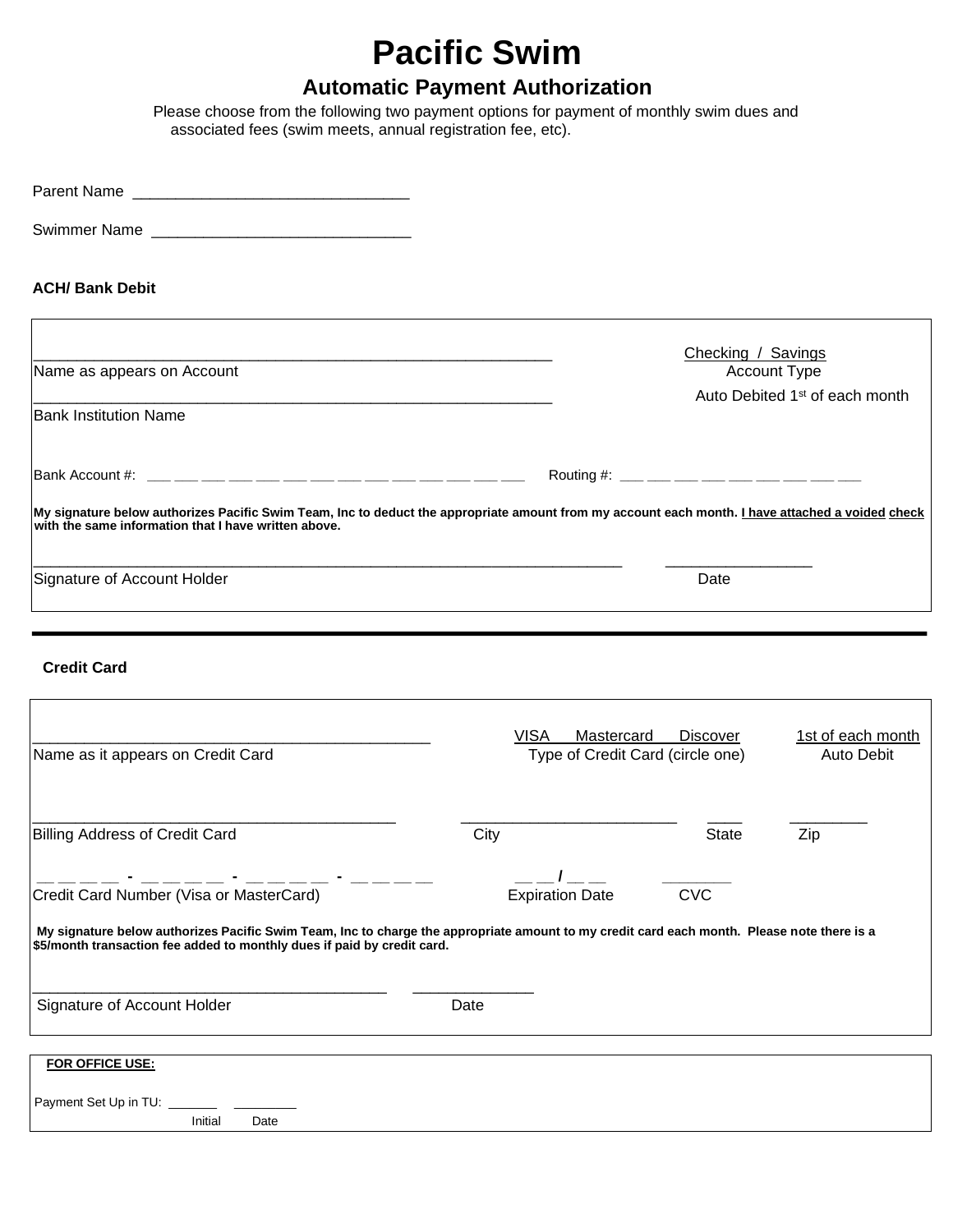

### **Acknowledgment of Receipt**

### **Concussion Information Sheet**

Pursuant to California Health and Safety Code §124235, a concussion and head injury information sheet shall be given by each youth sports organization offering an athletic program to each athlete in that program. I acknowledge I have logged on to Pacific Swim website via Team Unify and have read and understand the information provided regarding Concussion Information.

Please note, the information contained in the Swimming Concussion Information Sheet and this Acknowledgment is not medical advice and is no substitute for it.

I hereby acknowledge that I have read and understand the USA Swimming Concussion Information Sheet from Pacific Swim Team Website under Team Member Login under the Tab: Safe Sport

I also acknowledge that if I have any questions regarding the signs or symptoms of a concussion or other head injuries, the need to seek medical attention and the protocol for returning to daily activities, school and the swimming pool, I will consult with a licensed health care provider.

#### **Minor Athlete Abuse Prevention Program**

I acknowledge that I have read and understand the Minor Athlete Abuse Prevention Policy and/or that the Policy has been explained to me or my family. I further acknowledge and understand that agreeing to comply with the contents of this Policy is a condition of my membership with Pacific Swim Team:

**If the athlete is 17 years of age or younger, this form shall also be signed by the athlete's parent or guardian before the athlete initiates practice or competition**

| Athlete's Name            | Athlete's Signature            | Date |
|---------------------------|--------------------------------|------|
| Parent or Guardian's Name | Parent or Guardian's Signature | Date |

\_\_\_\_\_\_\_\_\_\_\_\_\_\_\_\_\_\_\_\_\_\_\_\_\_\_\_\_ \_\_\_\_\_\_\_\_\_\_\_\_\_\_\_\_\_\_\_\_\_\_\_\_\_\_\_\_\_\_\_\_\_\_ \_\_\_\_\_\_\_\_\_\_